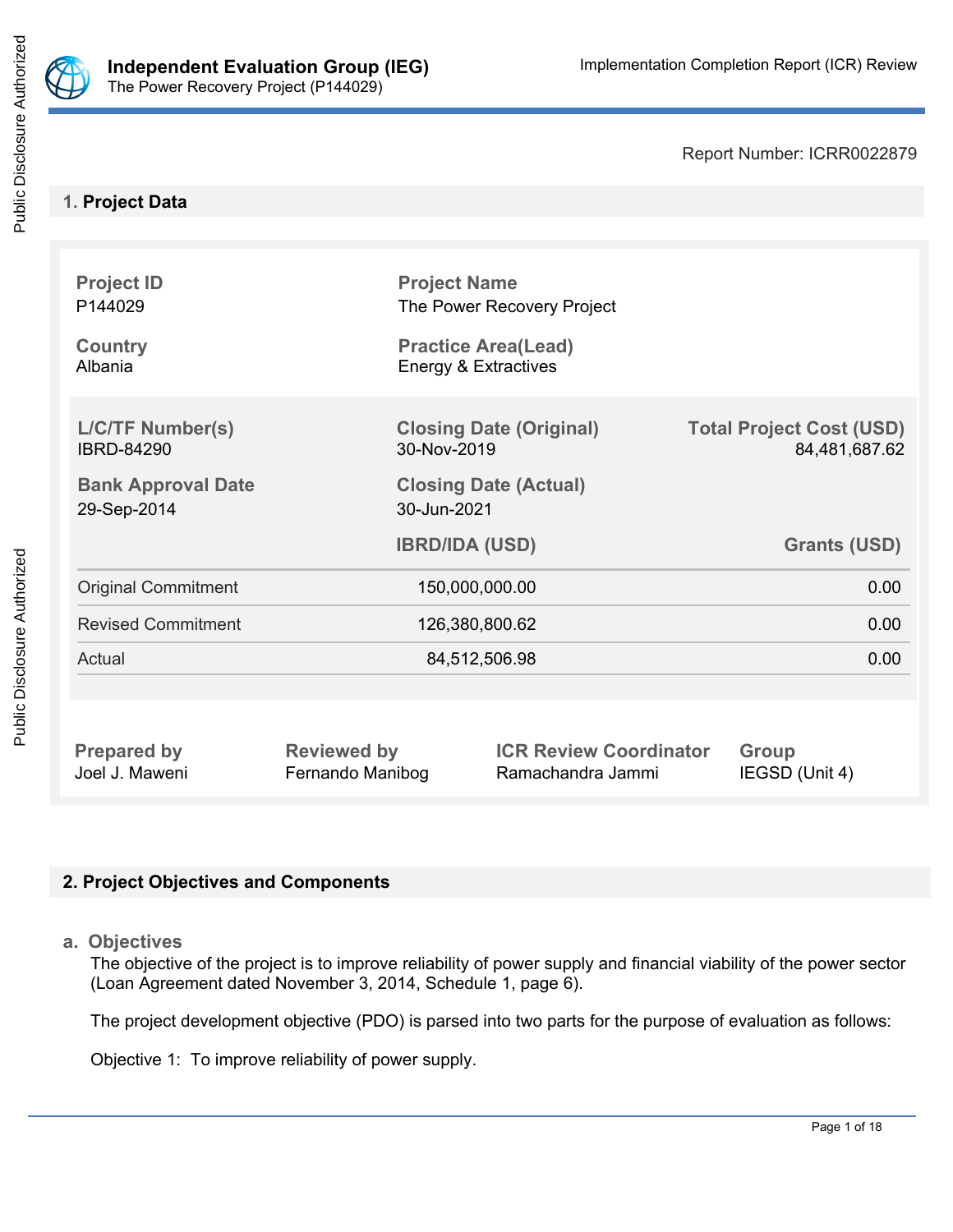

Objective 2: To improve financial viability of the power sector.

- **b. Were the project objectives/key associated outcome targets revised during implementation?** No
- **c. Will a split evaluation be undertaken?** No
- **d. Components**

### **Component 1: Short Term Complementary Power Import Support: Estimated cost at appraisal US\$30.00 million, Actual cost US\$25.55 million)**

The purpose of this component was to support *Korporata Elektroenergjetike Shqiptare* (Albanian Power Corporation - KESh) with the financing of complementary power imports to meet their short-term power supply obligations and to enable the build-up of adequate reservoir levels at the Drin cascade over the period of the project. This activity was to be complemented by analytical work under component 4 to develop a robust risk management strategy for the mitigation of weather-related volatility.

### **Component 2: Upgrading Distribution Infrastructure: (Estimated cost at appraisal – US\$138.30 million, Actual cost US\$ 43.53 million)**

The objective of this component was to support the Government of Albania (GoA) and its power distribution company, *Operatori i Shperndarjes se EnergjiseElektrike* (OShEE) in implementing their plan to reduce distribution losses, improve cash collection and reliability of power supply. The four subcomponents were:

- 1. Upgrading the sub-transmission distribution system to upgrade system reliability in Tirana area by reinforcing two existing 35/MV substations (SSs) to 110/MV SSs with new 110 kV lines.
- 2. Targeted investments in the medium voltage grid (6-20kV) comprising MV cable lines, LV ABC lines, LV concentric cable and concrete poles, MV metal clad switchgears, and MV/LV distribution cabins with associated LV metering facilities.
- 3. Metering systems in the LV network consisted of the purchase and installation of about 230,000 single and three-phase meters; low voltage coaxial cables; ABC cables and accessories; and threephase regular conductor cables.
- 4. Upgrading the billing and collection system and provision of any required training for its implementation.

### **Component 3: Transmission Meter/Data Center Upgrade: (Estimated cost at appraisal – US\$26.00 million, Actual cost to completion – US\$11.74 million)**

This component was to support the move of medium voltage commercial customers into the deregulated market, which was the next step after the earlier move of industrial customers in 2011. The two subcomponents included:

### **Component 1: Short Term Complementary Power Import Support: Estimated cost at appraisal US\$30.00 million, Actual cost US\$25.55 million)**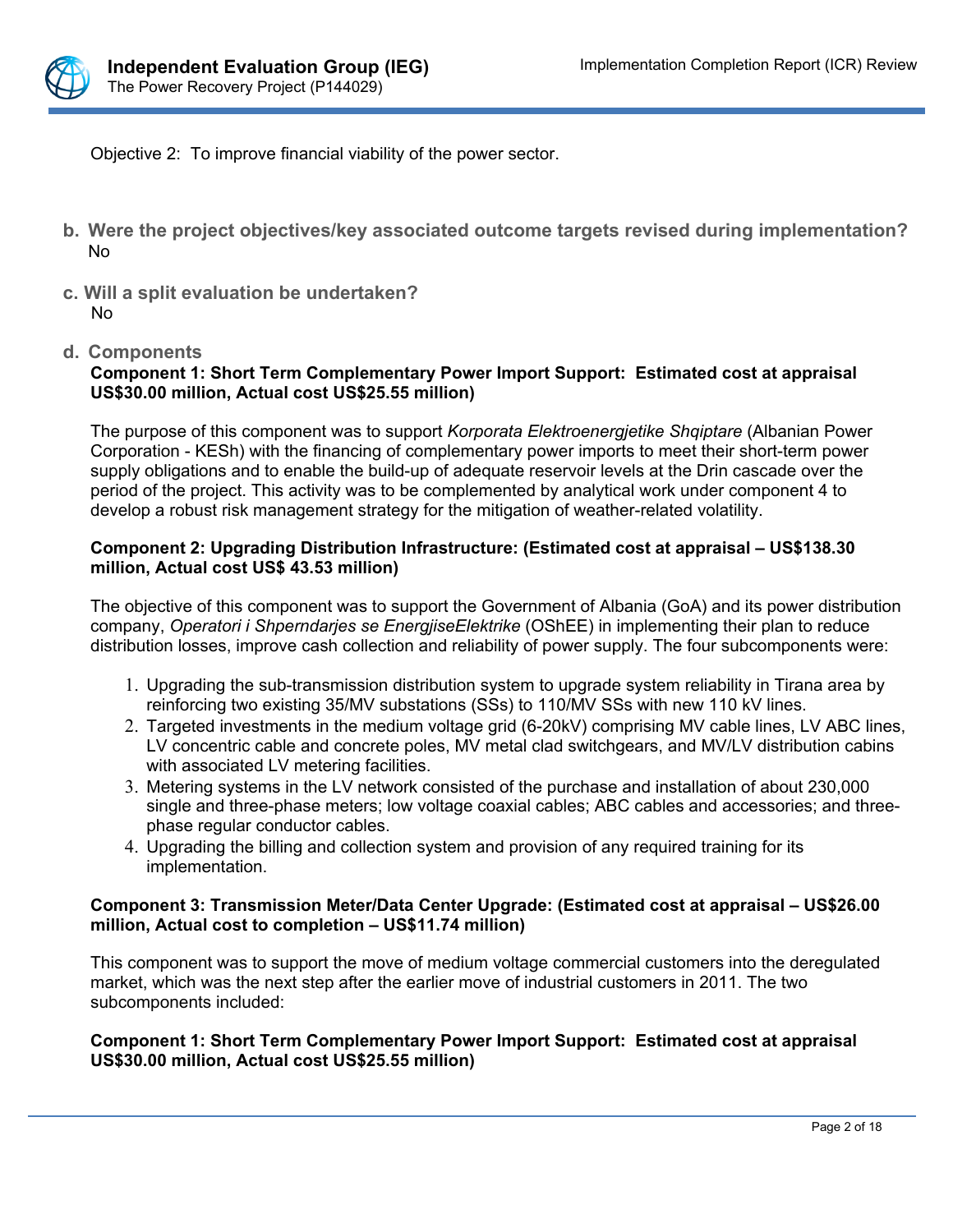

The purpose of this component was to support *Korporata Elektroenergjetike Shqiptare* (Albanian Power Corporation - KESh) with the financing of complementary power imports to meet their short-term power supply obligations and to enable the build-up of adequate reservoir levels at the Drin cascade over the period of the project. This activity was to be complemented by analytical work under component 4 to develop a robust risk management strategy for the mitigation of weather-related volatility.

### **Component 2: Upgrading Distribution Infrastructure: (Estimated cost at appraisal – US\$138.30 million, Actual cost US\$ 43.53 million)**

The objective of this component was to support the Government of Albania (GoA) and its power distribution company, *Operatori i Shperndarjes se EnergjiseElektrike* (OShEE) in implementing their plan to reduce distribution losses, improve cash collection and reliability of power supply. The four subcomponents were:

- 1. Upgrading the sub-transmission distribution system to upgrade system reliability in Tirana area by reinforcing two existing 35/MV substations (SSs) to 110/MV SSs with new 110 kV lines.
- 2. Targeted investments in the medium voltage grid (6-20kV) comprising MV cable lines, LV ABC lines, LV concentric cable and concrete poles, MV metal clad switchgears, and MV/LV distribution cabins with associated LV metering facilities.
- 3. Metering systems in the LV network consisted of the purchase and installation of about 230,000 single and three-phase meters; low voltage coaxial cables; ABC cables and accessories; and threephase regular conductor cables.
- 4. Upgrading the billing and collection system and provision of any required training for its implementation.

### **Component 3: Transmission Meter/Data Center Upgrade: (Estimated cost at appraisal – US\$26.00 million, Actual cost to completion – US\$11.74 million)**

This component was to support the move of medium voltage commercial customers into the deregulated market, which was the next step after the earlier move of industrial customers in 2011. The two subcomponents included:

- 1. *(Operatori i Sistemit të Transmetimit (Transmission System Operator- OST)* investments in meters for MV customers, MV feeders, IPPs and data center: The project will finance power meters and upgrade a data center at OST.
- 2. IT systems and rules: Under this subcomponent, the project will finance supplying and installing an IT system for the data center and providing technical assistance for developing procedures for the establishment of a market platform for IPP's and eligible customers, among others.

### **Component 4: Supporting Power Sector Reforms and Project Implementation: (Estimated cost at appraisal – US\$7 million, Actual cost to completion – US\$3.38 million)**

This component comprised:

1. The following sector reforms to facilitate the recovery of the power sector and improve the performance of the distribution company: (i) revision of the power market model to introduce more competition in the sector and reduce the Borrower's power supply obligation as per the relevant EU directives; (ii) revision of the renewable energy law to ensure sustainability of independent power producers; (iii) introduction of a new cost-recovery tariff methodology to reflect updates in the power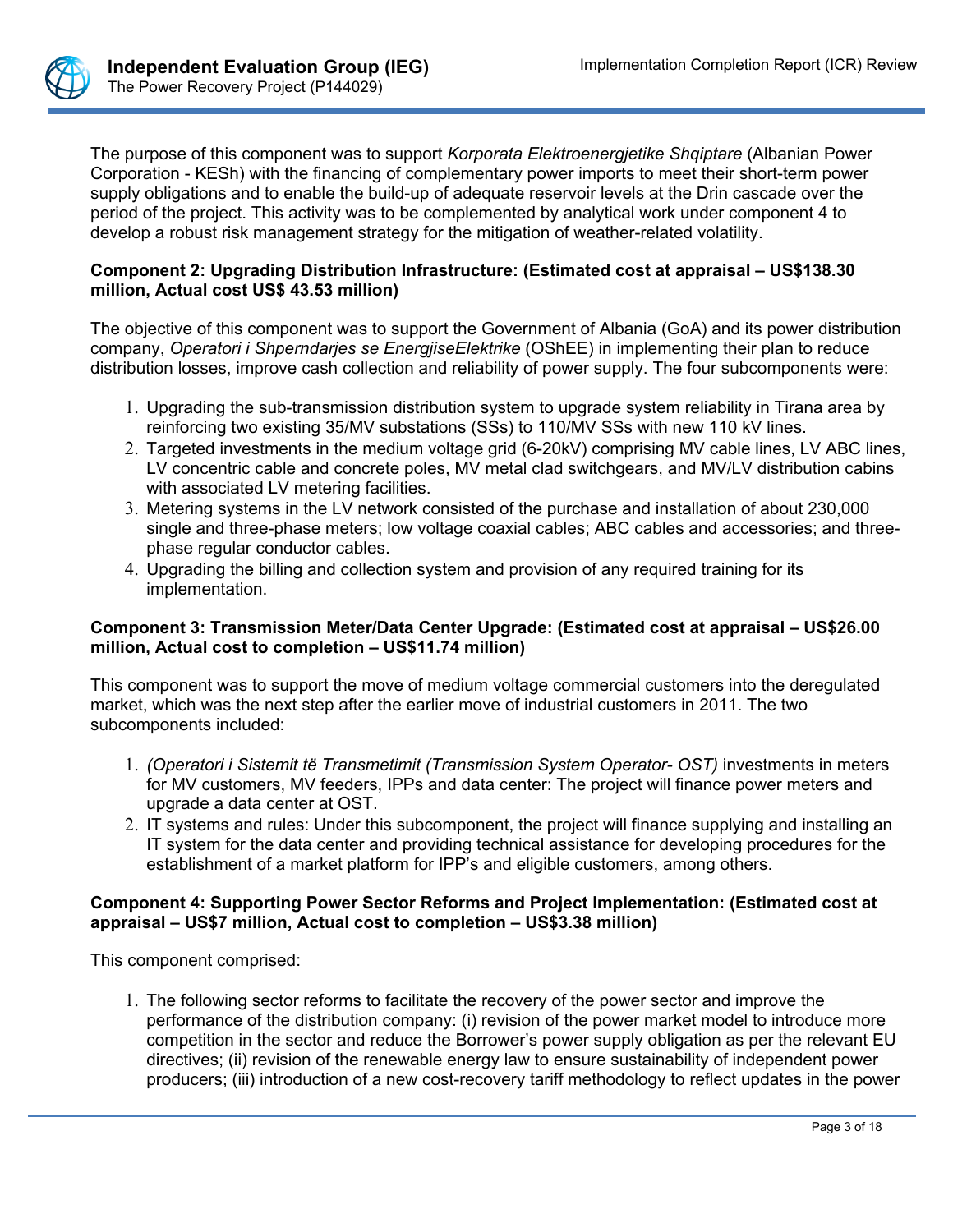

market model; iv) updating of the Borrower's current energy strategy; and (v) design implementation and monitoring of social outreach programs targeting electricity consumers and key stakeholders.

- 2. Project implementation support: entailing establishment of a Project Management Unit, within the Ministry of Energy and Industry (MoEI) through recruitment of relevant staff and provision of goods, operating costs, and technical advisory services.
- 3. Management advisory services to support the implementation and monitoring of OSHEE's Performance Management Program, including among others, loss reduction and collections increase for the period of the project.
- 4. Risk management mechanism for weather volatility involving the carrying out of a risk management study to mitigate the impacts of weather volatility.
- **e. Comments on Project Cost, Financing, Borrower Contribution, and Dates Project Cost and Financing**: Total project cost at completion was US\$84.20million (ICR, Annex 3, p. 42) compared to US\$201.3 million estimated at appraisal (PAD, Table 1, p. 9). The financing plan at appraisal envisaged that US\$150 million of the total cost would be financed by the World Bank Loan with the Borrower's contribution covering the balance of US\$ 51.3 million (PAD, Datasheet, p. ii). However, the actual total project cost was fully financed by the World Bank Loan and there was no contribution from the Borrower. Further, the ICR shows a total project cost of US\$84.2 million compared to US\$84.5 million system derived cost according to the datasheet, a discrepancy of US\$0.3 million.

**Dates**: The project was approved on September 29, 2014, and it became effective on January 30, 2015. The project was restructured twice. The first restructuring was approved on November 26, 2019, to extend the Loan closing date for 12 months to November 30, 2020. The objective of the loan closing date extension was to implement a partial cancellation of savings of EUR 17.6 million under the IBRD Loan arising from restructuring of the project, allow adequate time for completion of some activities under components 2 and 3, and to update the project's results framework and to revise the legal covenant related to OSHEE's escrow account. The second restructuring was retroactively approved on December 20, 2020, to extend the closing date by seven months to June 30, 2021, to allow enough time for completion of some activities whose implementation had been disrupted due to the coronavirus pandemic. The delay in extending the closing date was caused by lengthy internal procedures within the Government of Albania (GoA) and processing delays due to pandemic disruptions. The project closed on June 30, 2021,19 months after the original closing date of November 30, 2019.

### **3. Relevance of Objectives**

### **Rationale**

**Alignment with The World Bank strategies**: The Project was prepared and implemented under two World Bank strategies for Albania – the Country Partnership Strategy (CPS) for FY2011-FY2014 (Report No. Report No. 54188–AL), and the Country Partnership Framework (CPF) for FY2015-FY2019 (Report No. 98254). The FY2015-19 CPF was extended through FY2019/20 under the Performance Learning Review of 2018 (Report No. 131038-AL). The CPF remained in effect at the closing date of the project because preparation of a new CPF in 2020 was delayed by Covid-19 and the Albanian general elections in 2021.The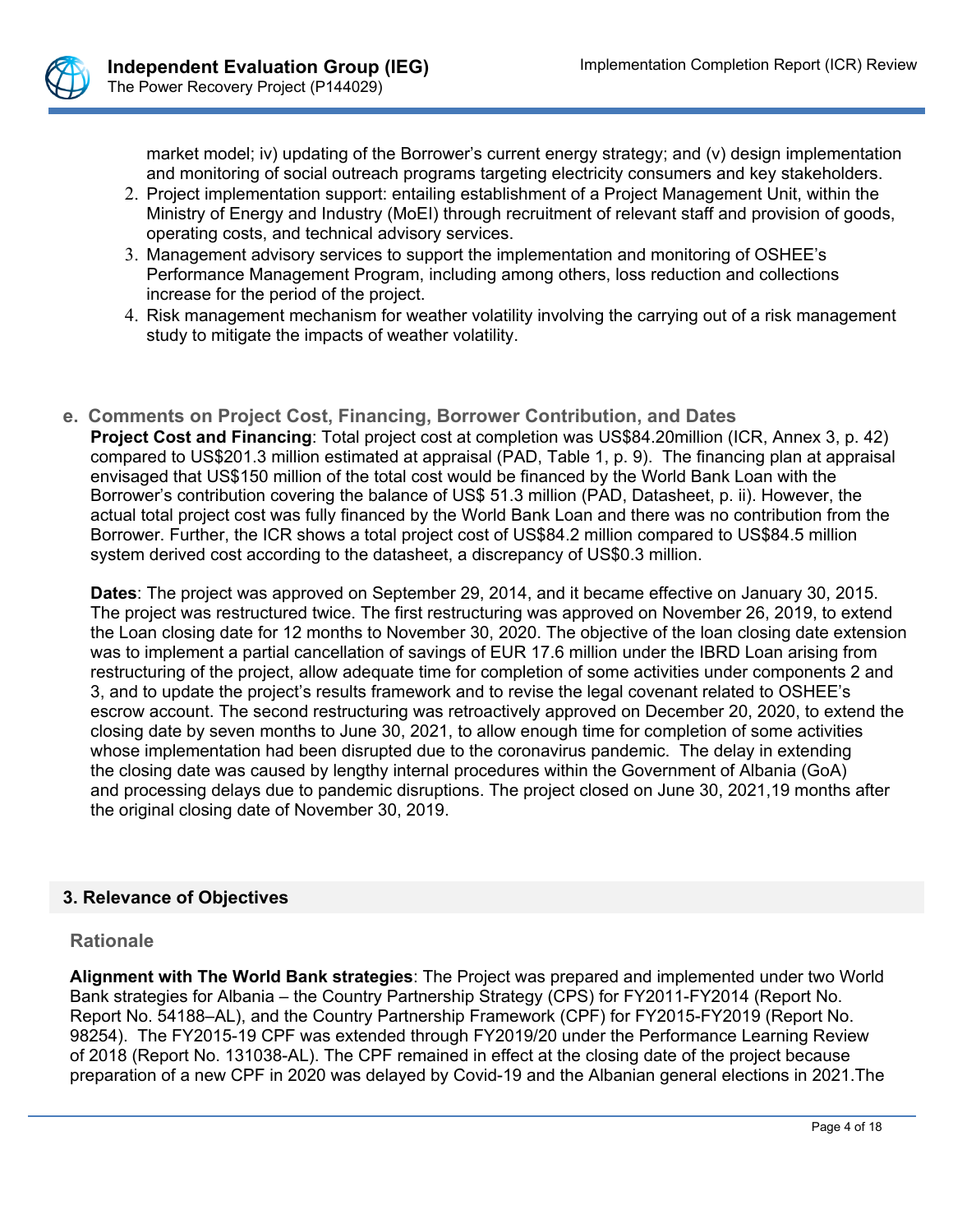

project sought to address the key developmental issues of unreliability of power supply and the fiscal burden caused by the sector's poor financial performance. The CPS had highlighted that Albanian firms of all sizes regularly cited the unreliability and poor quality of electricity supply as being among the most critical business constraints (PAD, p.5). Several factors contributed to the unreliability of power supply, including, fluctuations in hydropower (the main source of power for Albania) due to hydrological variations, tight supply capacity in the regional countries, transmission capacity constraints and inefficiencies at the distribution level – especially high distribution losses and poor rates of revenue collection.

The World Bank's strategy for Albania at project closure (CPF FY2015-FY2019) was organized around three strategic objectives of: (i) restoring macroeconomic balances, (ii) creating the conditions for accelerated private sector growth, and (iii) strengthening public sector management and service delivery. The project was strongly aligned with the CPF strategic objective of creating conditions for private sector growth and, particularly with the sub-objective of supporting enhanced energy security, efficiency, and supply.

The project addressed these issues by: (i) financing of short-term imports, thus helping KESh and KESh/WPS (the generation company and its wholesale power supplier agency) to meet their supply obligations to the regulated market while also diversifying sources of supply, and allowing for water reservoirs to fill up; (ii) supporting investments in the distribution system to improve system reliability, reduce losses, and improve billing and revenue collection; and (iii) financing meters for MV customers, MV feeders and IPPs and increasing the capacity of the transmission data center to support deregulation of MV commercial customers which would reduce KESh's power supply obligations and the fiscal burden through GoA guarantees.

**Country context**: The CPS was aligned the GoA priorities as expressed in the National Strategy for Development and Integration for 2007–13 (NSDI 1) and National Strategy for Development and Integration for 2015–20 (NSDI2). NDSI1 focused on two areas: (i) consolidation of the democratic system notably through electoral, judicial and property rights reform; and (ii) achievement of rapid and sustainable economic, human, and social development in line with EU criteria. Similarly, a key goal under NSDI 2 was to enhance competitiveness in key growth sectors by, among other measures, addressing infrastructure constraints, including energy. The CPS and CPF were well aligned with the NSDI1 and NSDI2 and the PDOs were aligned with both the World Bank's and the GoA's strategies for the sector.

The PDOs were achievable, and outcome oriented with clear measurable indicators regarding reduction in system losses and improvement in reliability in the project area and distribution company level improvements in revenue collection and arrears indicators. The design of the project was appropriate for the sector's implementation capacity with the support of management advisory services in some areas such as on implementation of OSHEE's performance management plan and development of a risk management strategy for mitigating the impact of weather volatility on the sector.

The PDO is rated **High** for relevance because it was aligned with both the World Bank's strategy for Albania (CPF FY2015-19) and the Government NSDI 2 (FY2015-20) in seeking to relieve energy constraints to the competitiveness of key growth sectors. As further evidence of its high relevance, the PDO focused on improving reliability of electricity supply which has been regularly identified by Albanian firms as a key business constraint.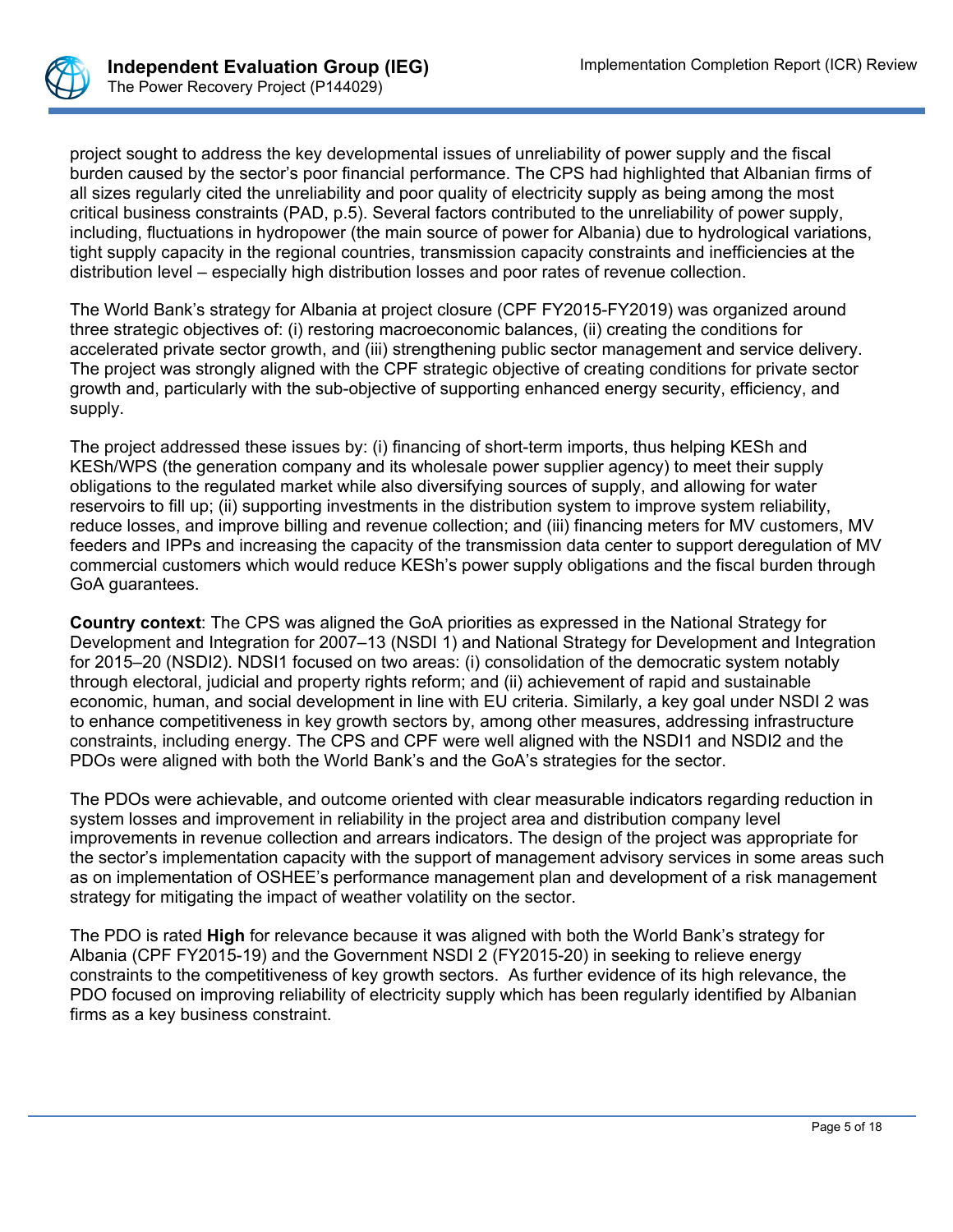

### **Rating**

High

## **4. Achievement of Objectives (Efficacy)**

### **OBJECTIVE 1 Objective** To improve reliability of power supply

### **Rationale THEORY OF CHANGE**

 The ICR constructed a theory of change (TOC) based on the project design described in the PAD (page 8 of the ICR). The TOC was that upgrading the sub-transmission distribution system in Tirana area – an activity under the Upgrading Distribution Infrastructure component would improve the reliability of power supply.

The expected outcome was improved reliability resulting from the improved network in Tirana. The indicator of reliability was revised during project restructuring in November 2019 from reliability of MV level network in the Tirana area ("percentage overload in the project area") to "added capacity of medium-voltage network level at Tirana area (Mega Volt Amp [MVA]). The target was accordingly revised from 70 percent overload in the project area to 80 Mega Volt Ampere (MVA) of distribution capacity added in the MV network in Tirana. The reason for the change in indicator was to measure the impact of the investment under the project rather than for the Tirana area which the original indicator was doing. The shortcomings of the original indicator were that it was measuring Tirana system impacts of the project which would also be affected by other activities outside the project. The revised indicator was also limited in that it measured outputs – added capacity instead of outcomes and in addition focused on the impact of one investment and excluding the impact of the upgrade of the distribution system (installation of transformers cabins and cables in several places) which was implemented, the extension of the supervisory control and data acquisition (SCADA) system to twelve substations and the installation of communication links to OST's control center which was completed in immediately after loan closure in July 2021. Further, the substantial reduction in system losses contributed to improved reliability of power supply through increased availability of energy to consumers.

### **OUTPUTS**

The outputs from upgrading of the electricity distribution infrastructure in Tirana were as follows:

- 1. Construction of the 80 MVA Kombinat distribution substation was completed.
- 2. Distribution transformer cabins and cables were installed in Tirana and several other locations (Fushe Kruje, Durres, Kavaje, Lushnje, Fier, and Vlore).
- 3. OShEE's distribution SCADA was extended to 12 substations and communication links with OST's control center were established.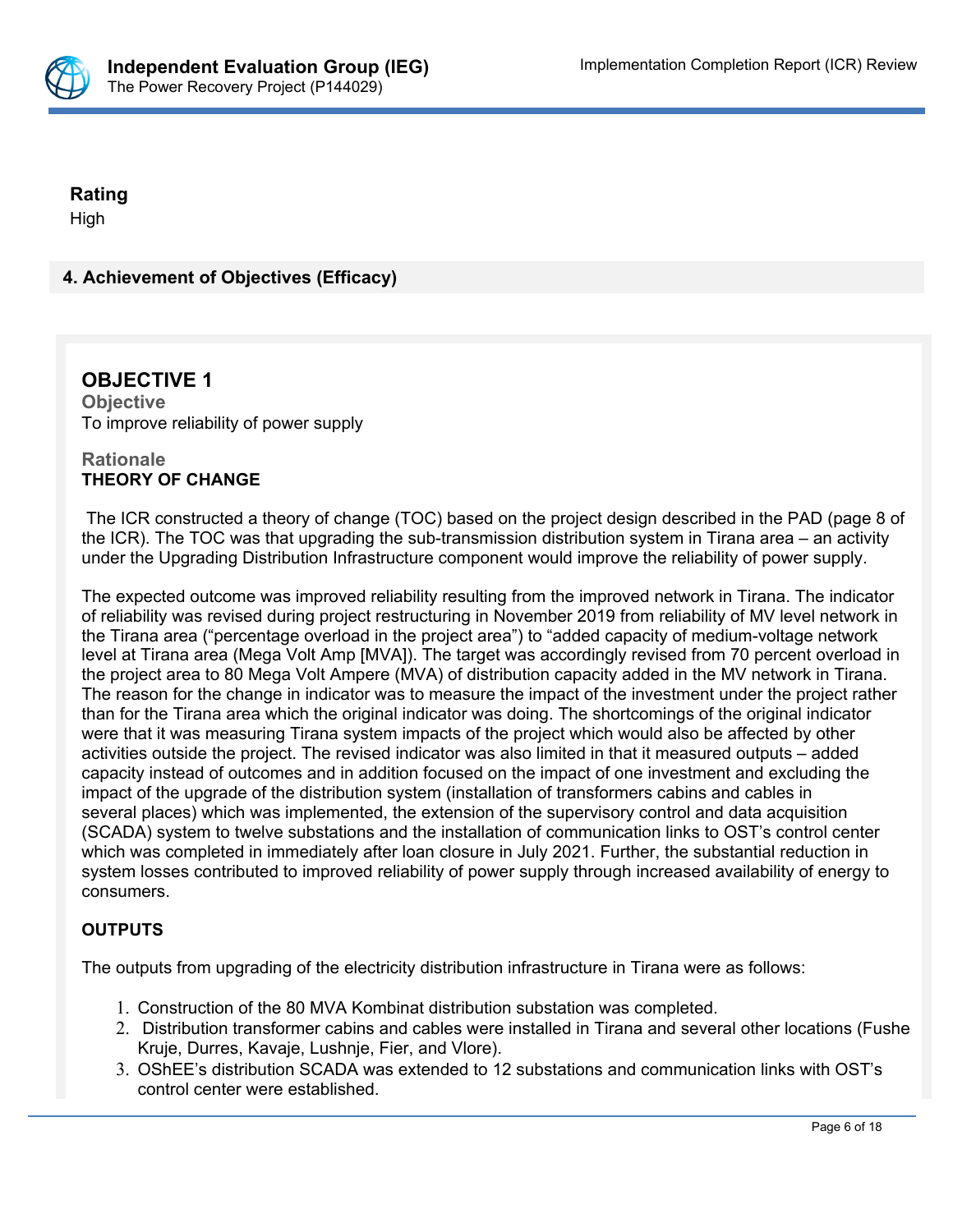

4. Three (3) existing substations were rehabilitated in Tirana (Traktora, Farka, Kashari).

### **OUTCOMES**

The outcome indicator of "added capacity of medium-voltage network level at Tirana area" was achieved with the construction of the Kombinat 80 MVA substation.

 The project's main contribution is the significant improvement in OShEE's system-wide reliability indicators– system average interruption duration index (SAIDI) and system average interruption frequency index (SAIFI). The ICR cited OShEE's business plan which stated that SAIDI and SAIFI had decreased from 122.00 hours to 58.79 hours and 49.10 to 29.99, respectively, between 2015 and 2019. In Tirana, the main load center, SAIFI and SAIDI reduced from 43 to 17 and 84 hours to 27 hours, respectively, between 2015 and 2020.

Assessed against the outcome indicator and target specified in the project design, the objective of improving reliability of power supply was achieved. Despite the limitations of the indicator as described above the improvements in system SAIDI and SAIFI indicators (and for the Tirana area) to which the project contributed and the substantial reduction in system losses provides credible evidence that this objective was achieved. The objective of improving reliability of power supply is accordingly rated **Substantial.**

**Rating Substantial** 

### **OBJECTIVE 2**

**Objective** To improve financial viability of the power sector

### **Rationale THEORY of CHANGE**

The theory of change was that improving financial viability of the sector would result from implementing measures to reduce system losses, improve revenue generation and collection and reduce huge

intercompany arrears. At project appraisal the sector was in a precarious financial condition with large, accumulated deficits amounting to US\$550 million in 2015 which were expected increase to US\$ 800 million in 2018. A key factor which contributed to the sector's dire financial performance was inefficiencies in the distribution sector, especially staggering system losses of about 45% in 2014 and a revenue collection rate of only 78 percent. In 2013 OSHEE had just been returned to Government control after a privatization attempt in 2009 had failed to address the sector's financial problems which had deepened with a deterioration in system losses and collection rates, and the expected investments (about US\$150 million) had not materialized. The TOC envisaged that reductions in system losses and improvements in collection rates and intercompany arears would result from implementation of the following activities:

1. Upgrading of the sub-transmission distribution system in the Tirana area, installation of metering systems in the LV network, and upgrading billing and collection systems. In addition, the improved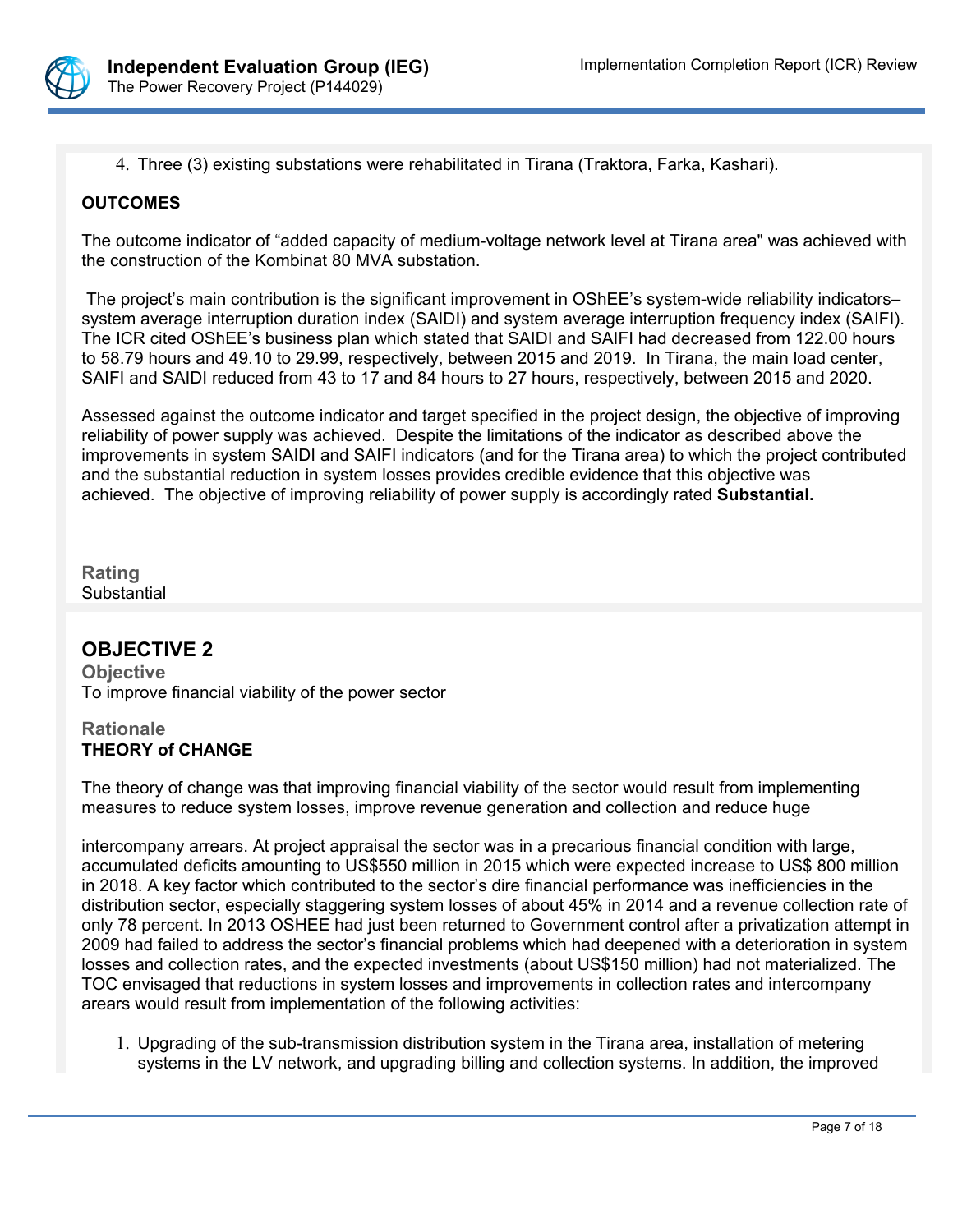

network would result in increased reliability of power supply and, therefore, more energy available for sale and enhanced revenue generation for OShEE.

2. The ICR also linked technical assistance provided under component 4 on a metering strategy and on developing a new cost recovery methodology to the objective of improving the sector's financial viability, the first through reduction of system losses and the latter through more efficient pricing of electricity.

### **OUTPUTS**

The outputs expected from implementation of the above activities were as follows:

- 1. An upgraded sub transmission distribution network in Tirana, including the 80 Mega Volt-Amperes (MVA) Kombinat substation. Upgrading of the distribution feeder lines and associated infrastructure was partial with about 44 distribution feeder lines upgraded instead of the expected 55 lines leaving 11 feeder lines without upgraded substations. The distribution SCADA was extended to 12 distribution substations and communication links with OST's control center established by July 2021. Overall, this output target was partially achieved.
- 2. Installation of meters installed in the LV network: About 230,000 single and three-phase meters were installed in the LV network by OShEE.
- 3. About 2,338 additional meters were to be installed by OST for metering of MV customers, MV feeders, IPPs and for upgrading the data center. The actual number of meters installed was 1,704. This output was partially achieved.
- 4. An upgraded billing and collection system for OShEE: The distribution company's billing and metering system was to be improved to reduce non-technical losses and improve revenue generation and collection. The system was satisfactorily upgraded, and target output was achieved.
- 5. A metering strategy and a new methodology for cost recovery electricity prices. These outputs, which were to be produced through technical assistance support under the project, were completed outside the project with the support of other donors. The funding allocated under the project was canceled during the first restructuring on November 26, 2019. These outputs were achieved although not under the project.

### **OUTCOMES**

The outcomes that signal the achievement of financial viability improvements were:

- 1. The target was a substantial reduction in system losses from 45 percent in 2014 to 23 percent at project close. The original end of project target of 14 percent was revised during the Project Restructuring approved in November 2019 because the scope of MV balancing meters which were to contribute to loss reduction could not be procured in time. Nonetheless, the revised target represented a substantial reduction in losses. The reduction in distribution losses would translate to significant financial viability benefits by increasing revenue from additional sales to customers or reducing power generation/import costs to meet a given level of electricity demand Upgrading of subtransmission systems, metering investments in the MV and LV networks and upgrading of the billing and collection systems contributed to a reduction in systems losses from 45 percent to 22,6 percent slightly exceeding the target of 23 percent. **Achieved.**
- 2. The targeted improvement in the billing and collection system was to increase collection rates from 78 percent in 2014 to 93 percent in June 2021. The billing and collection system was installed and helped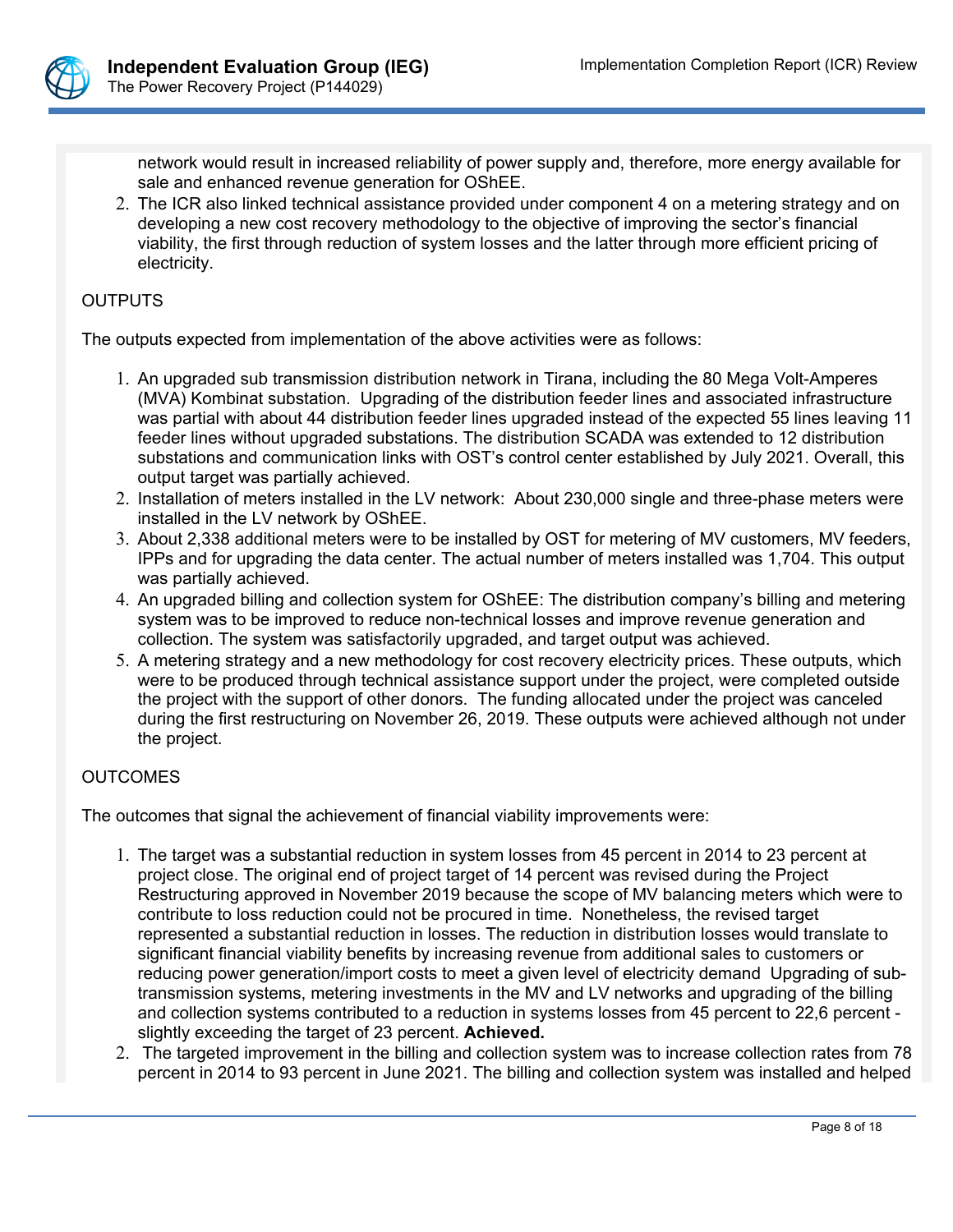

OSHEE to improve its collection rate to 95.3 percent, thus exceeding the targeted rate of 93 percent. A**chieved**.

3. The level of intercompany arrears was 1,290 days (November 2020) slightly above the baseline of 1200 days and substantially above the target of 550 days. The intercompany arrears remained elevated because of several reasons: the agreement for OSHEE's arrears to be paid over 10 years with the support of the European Bank for Reconstruction and Development (EBRD), disputes among the utilities regarding balancing costs which are being handled by the courts, and lack of liquidity in the sector due to the high costs of imports in recent years. **Not Achieved.**

The outcome indicator on intercompany arrears was not tied to specific activities but would be an outcome of a general improvement in the finances of the electricity distribution company which is responsible for the bulk of the arrears to OST and KESH. However, it became clear that the indicator would not be met when the EBRD arrangements to finance KESH's short term loans was reached, including the agreement for OSHEE's arrears to be paid over a ten-year period. The outcome indicator on intercompany arrears should have been revised.

With two out three indicator targets fully achieved and one not achieved, the efficacy rating for the objective of improved financial viability is **Modest.**

**Rating Modest** 

# **OVERALL EFFICACY**

#### **Rationale**

The project fully achieved the objective of improving reliability of power supply (Objective 1), but the objective of improving financial viability (Objective 2) was only partially met because one of the three outcome targets was not achieved. The efficacy rating for the Objective 1 is rated **Substantial** while that of Objective 2 is rated **Modes**t. Although the indicator for Objective 1 was not adequate to fully capture the impact of the project's activities, there was credible evidence on loss reduction, based on SAIDI and SAIFI data, that the project had a significant impact on reliability of electricity supply.

The overall efficacy rating for the project is **Substantial** because of a strong **Substantial** rating for Objective 1.

**Overall Efficacy Rating**

**Substantial** 

### **5. Efficiency**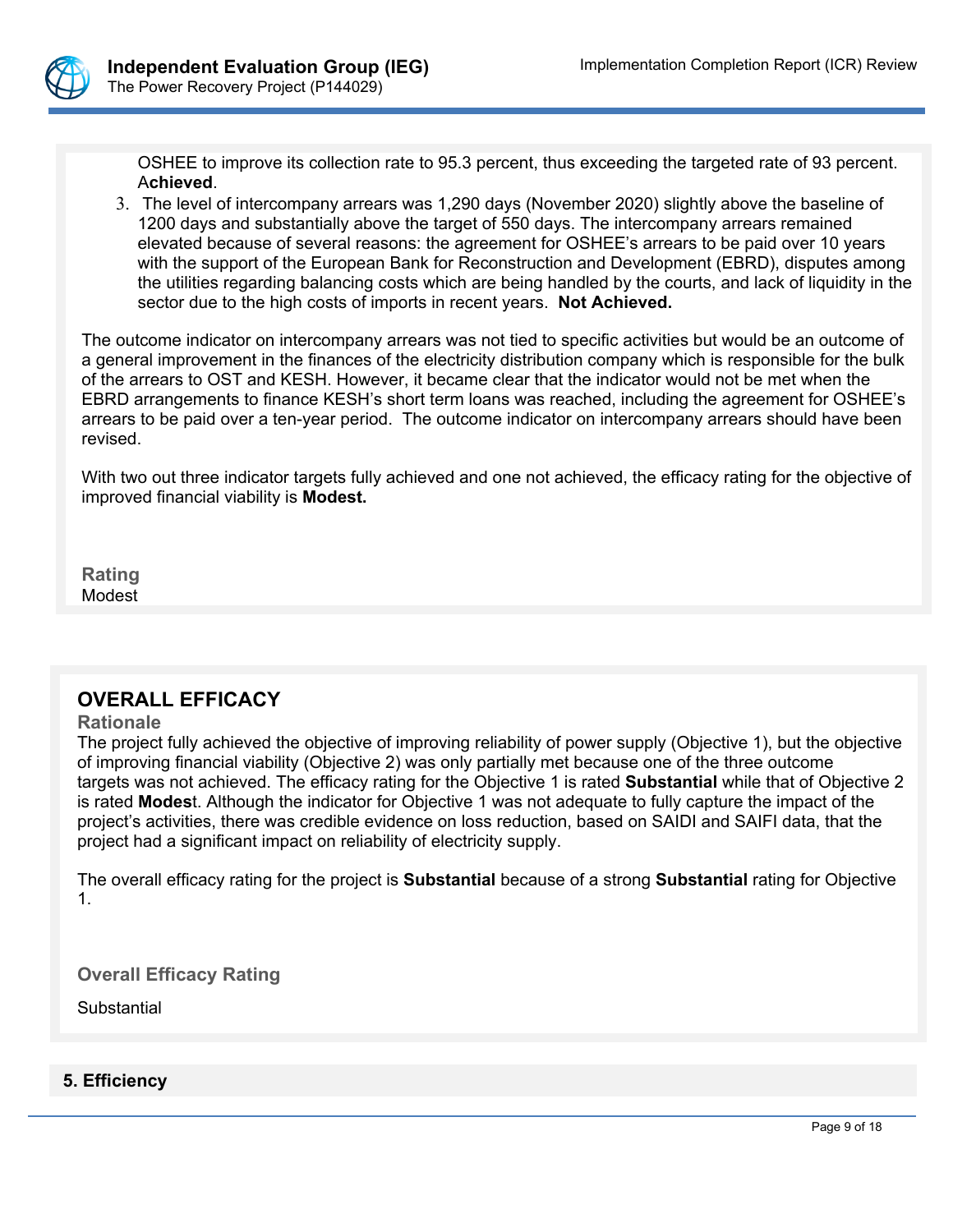

At appraisal the project's EIRR was estimated at 12.1 percent compared to the ICR's revised estimate of 6.4 percent. Table 1 provides the assumptions used to estimate the EIRR at appraisal and the paragraphs below explain the reasons for the significant difference between the ex-ante and ex post EIRR. Estimated EIRR under different assumptions for valuing benefits from unserved energy and assuming successful implementation of the GoA's current loss reduction plan reduction in losses are provided below.

| Costs           |                                                                                                                                                                                                                                                                                                                                                                                                                                                                                                                                                                                                                                                                                                          |
|-----------------|----------------------------------------------------------------------------------------------------------------------------------------------------------------------------------------------------------------------------------------------------------------------------------------------------------------------------------------------------------------------------------------------------------------------------------------------------------------------------------------------------------------------------------------------------------------------------------------------------------------------------------------------------------------------------------------------------------|
| Capital costs   | Total project costs - US\$201.3 million                                                                                                                                                                                                                                                                                                                                                                                                                                                                                                                                                                                                                                                                  |
| <b>O&amp;M</b>  | 5 percent of capital costs                                                                                                                                                                                                                                                                                                                                                                                                                                                                                                                                                                                                                                                                               |
| Discount rate   | 8 percent                                                                                                                                                                                                                                                                                                                                                                                                                                                                                                                                                                                                                                                                                                |
| <b>Benefits</b> | 1. Reduction in technical losses valued at the cost of power purchase.<br>2. Reduction in consumption due to decreased non-technical losses valued at the<br>cost of power purchase.<br>3. Improved power reliability (reflecting reduction in unserved energy) valued at<br>the cost difference between alternative diesel-based standby power generation<br>and the average retail tariff.<br>4. Import benefit to compensate for the loss of power due to the planned<br>rehabilitation of KESH turbines was valued at the difference between the cost<br>of standby power generation and the average retail tariff. The benefit was<br>assumed to occur in the first year of project implementation. |

## **Table 1: EIRR assumption at appraisal**

**Re-estimated EIRR at completion (Case 1).** The calculation uses the same methodology as at appraisal except that: (a) the calculations are based on actual data and results; and (b) the additional up-front benefit assumed at appraisal (item 4 above) is excluded since it did not materialize due to a change in GoA priorities. On this basis, the post-completion estimates are an EIRR of 6.4 percent and a negative ENPV of Lek 1,094 million (US\$10 million).

The comparable figures from the appraisal analysis (i.e., Without the import benefit) are EIRR 8.1 percent and a small positive ENPV at the same discount rate of 8 percent. The difference between the EIRR with both calculations excluding the import benefit, is due to the actual lower benefits than anticipated despite a significant cost saving.

The difference between the estimated EIRR at appraisal (12.1 percent vs 6.4 percent) is accounted for the by two factors: (a) the upfront import benefit included at appraisal but excluded at post completion; and (b) the lower than projected benefits of technical and non-technical losses and unserved energy in the EIRR estimation at completion.

The ICR includes a Case 2 calculation which differs from case 1 in the valuations of unserved energy at the average retail tariff instead of the differential between the average retail tariff and the cost of stand by generation. This results in an ERR of 12.2 percent. Based on the GoA's plan to reduce losses further to 16.5 percent by 2022 the ICR also estimates the project's EIRR assuming the target 16.5 percent is achieved by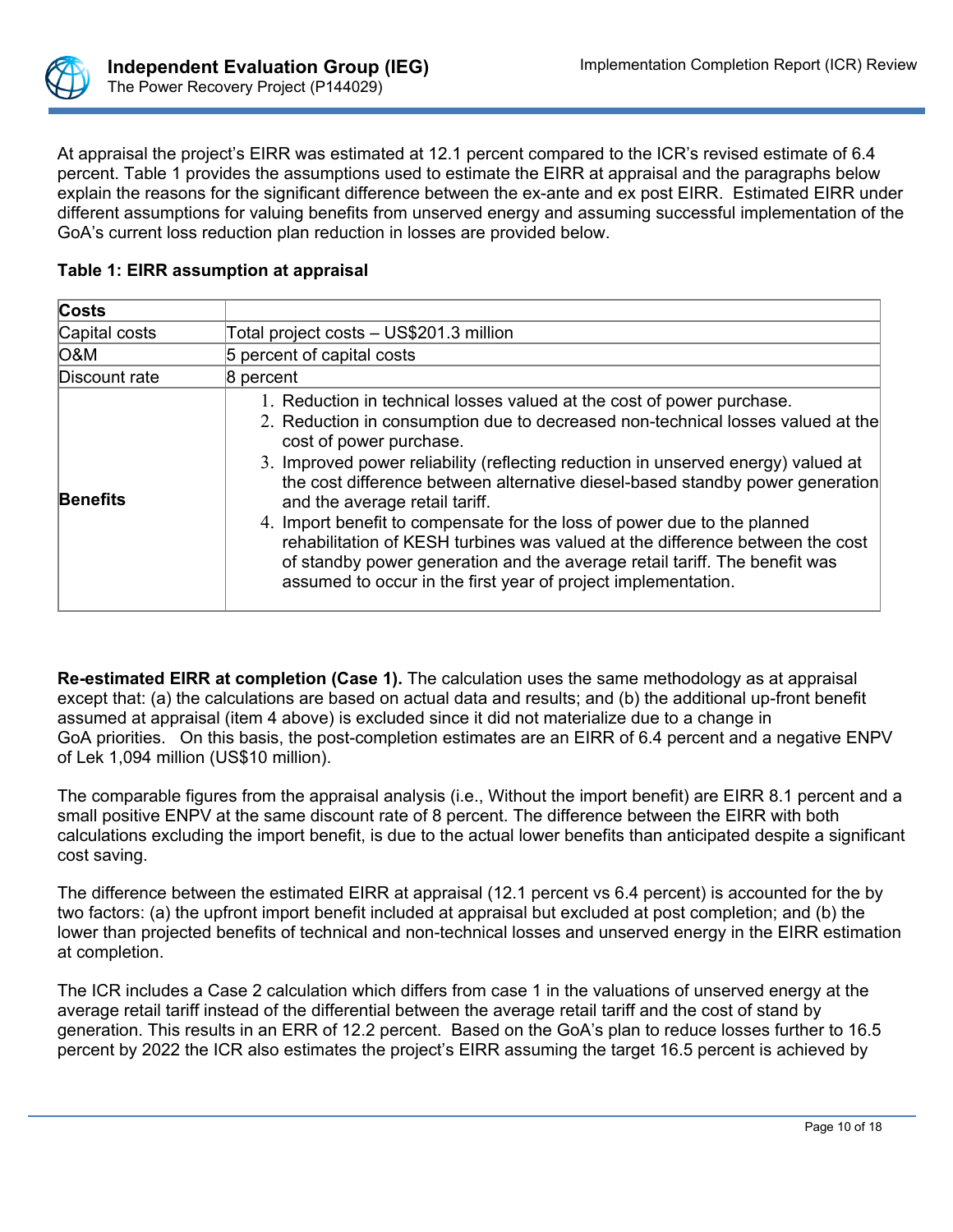

2025 and 2029 respectively. The analyses show EIRRs of 22.2 percent and 20.5 percent for 2025 and 2029 respectively.

**Administrative efficiency**: The project incurred completion delays due to procurement and technical difficulties especially regarding procurement of smart meters. Additional delays arose from the covid pandemic. The ICR notes that the project had cost savings of about 17 percent, but this is also because several activities were dropped. In any case the cost impacts of delays are captured in the economic analysis. Nonetheless the completion delay of about 19 months would have had cost implications on the administrative budgets of the participating companies, government agencies and on the World Bank's supervision budget suggesting less than fully cost-effective project implementation. Given low rate of the EIRR of 6.4 percent using the same methodology as at appraisal compared to the revised appraisal EIRR of 8.1 percent and the modest administrative efficiency, the overall efficiency rating is **Modest.**

### **Efficiency Rating**

Modest

a. If available, enter the Economic Rate of Return (ERR) and/or Financial Rate of Return (FRR) at appraisal and the re-estimated value at evaluation:

|                     | <b>Rate Available?</b> | Point value (%) | <i>*Coverage/Scope (%)</i>      |
|---------------------|------------------------|-----------------|---------------------------------|
| Appraisal           |                        | 12.10           | 100.00<br>$\Box$ Not Applicable |
| <b>ICR Estimate</b> |                        | 6.40            | 84.00<br>$\Box$ Not Applicable  |

\* Refers to percent of total project cost for which ERR/FRR was calculated.

### **6. Outcome**

The PDO is rated **High** for relevance because it was aligned with both the World Bank's strategy for Albania (CPF FY2015-19) and the Government NSDI 2 (FY2015-20) in seeking to relieve energy constraints to the competitiveness of key growth sectors. Further, the PDOs focus on improving reliability of electricity supply which has been regularly identified by Albanian firms as a key business constraint.

The overall efficacy rating for the project is **Substantial** because of a strong **Substantial** rating for Objective 1– improve reliability of power supply and a Modest rating for Objective 2 – improve financial viability of the power sector.

Efficiency is rated **Modest** because of a reduced ex post EIRR of 6.4 percent compared to the appraisal EIRR (adjusted for import benefit as discussed above) of 8.1 percent.

With a PDO relevance rating of **High, a Substantial** rating for efficacy and a **Modest** rating for efficiency **the**  Outcome rating is **Moderately Satisfactory.**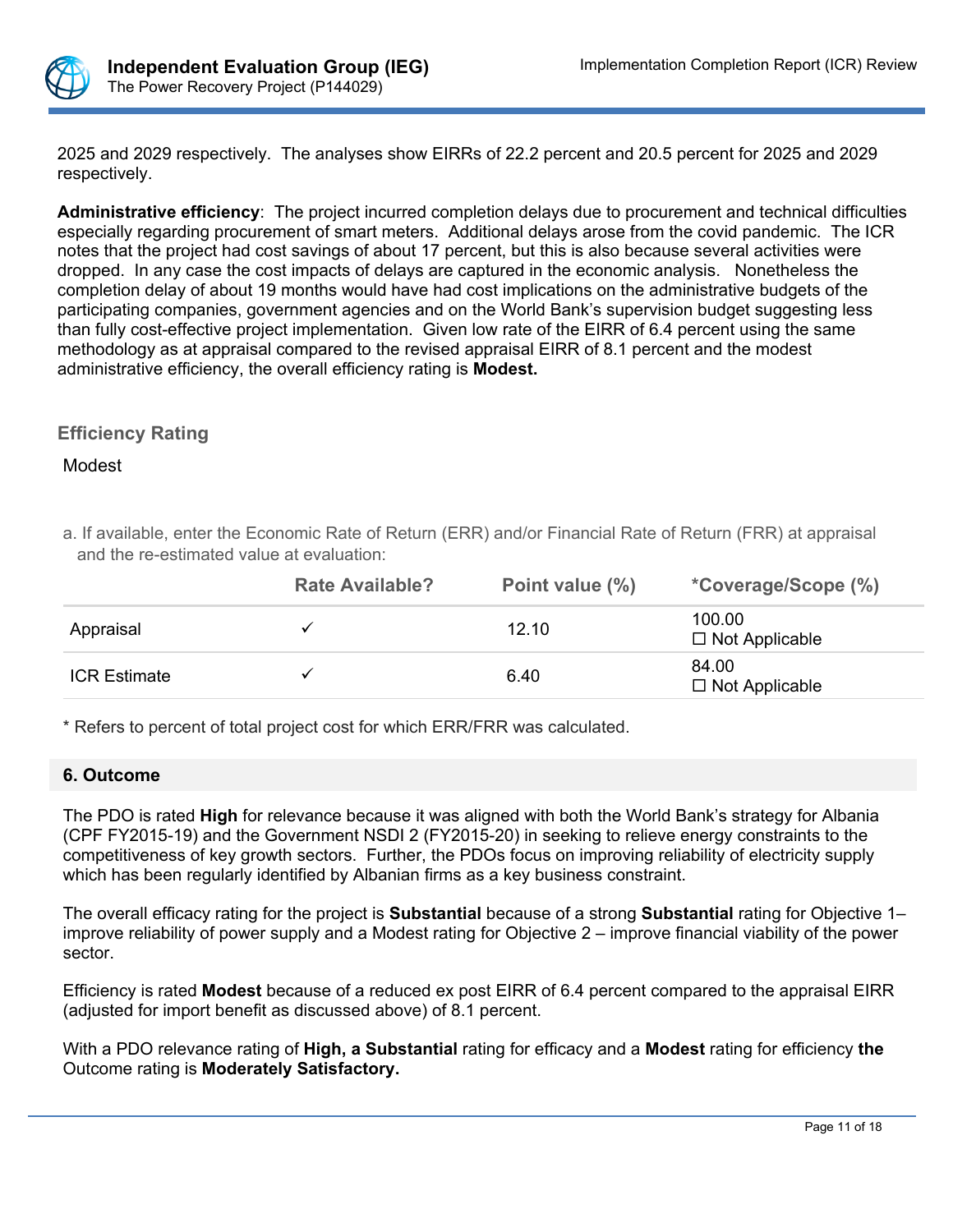

**a. Outcome Rating** Moderately Satisfactory

### **7. Risk to Development Outcome**

The project helped the sector to recover from financial crisis and to build a firm foundation for further improvements in energy security and financial sustainability. The distribution sector has stronger indicators for reliability of power supply, revenue collection and distribution losses – the latter although still high are continuing to decline further as the sector completes outstanding measures with its own resources, such as installing MV balancing meters that could not be implemented under the project.

Albania will continue to be vulnerable to the impact of variations in weather patterns on domestic hydropower generation and high cost of imports. Developing a risk mitigation strategy will continue to be an important priority for managing this risk.

The important reform agenda that was initially part of the project and subsequently funded by donors is critical for long term sustainability of the sector and will be important for Albania to continue implementing. These activities include the Albania power exchange, implementing a new energy strategy and cost recovery methodology for an evolving competitive power market.

### **8. Assessment of Bank Performance**

#### **a. Quality-at-Entry**

Overall, the project was well designed but had a few significant shortcomings. The timing of the project was very important at a juncture when the country needed support to address the operational and financial issues related to the failure of the distribution sector privatization. Thus, the project objectives were appropriate given the urgent need to address the twin issues of reliability of electricity supply and the financial crisis in the sector. The physical components were well selected to address infrastructure problems, but it is not clear that Investment Project Financing was the most appropriate instrument for addressing key reforms such as the power market model. A single sector Development Policy Loan series may have been a better instrument to drive such far reaching reforms, which in addition needed coordination among different agencies, especially the Ministry of Finance. Alternatively, a phased Program for Results could have helped to phase the activities, including the policy reforms and to reduce the overload that seems to have occurred. In the end most of the activities included under the reform component were financed by other development partners, sometimes without any consultation with the Bank. Coordination with other donors appear to have been absent or limited but has since improved,

For a project that sought to support an improvement in the financial viability of the sector a package of measures with a set of operational and financial metrics would have been expected with implementation of the package incorporated as an integral part of the results framework. While three PDO indicators are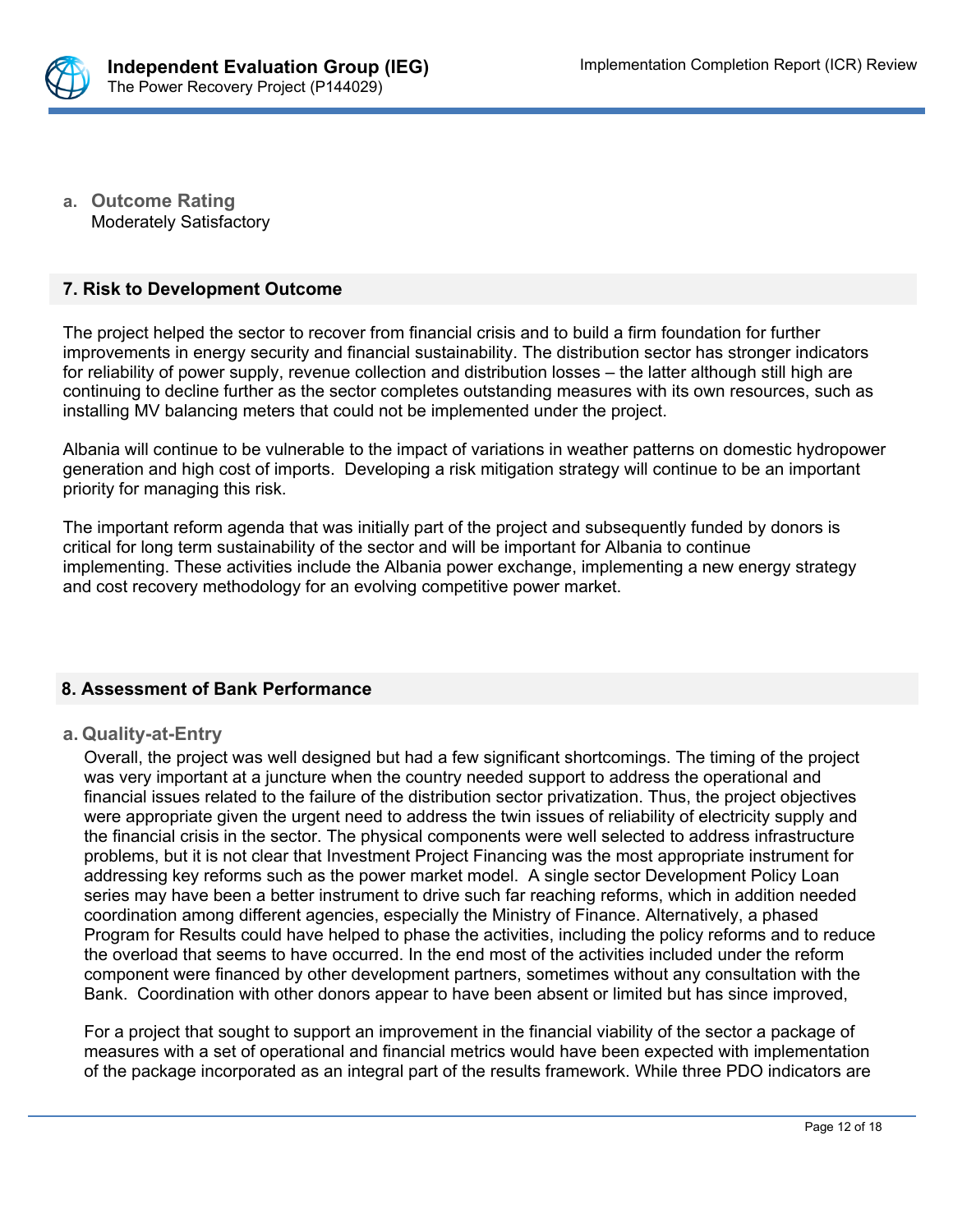

included to track financial viability improvements additional substantive financial indicators such as cost recovery could have been included. Another gap in the design of the results framework was that the PDO-level reliability was tied to a single substation and yet there were other activities contributing to the same PDO outcome.

**Quality-at-Entry Rating** Moderately Satisfactory

### **b.Quality of supervision**

The World Bank task team conducted regular implementation support missions during which meetings were held with client counterparts in the Project Management Unit, Project Implementation Units of the three power companies, consultants, development partners and officials from relevant ministries as needed. The World Bank team was adequately staffed to supervise the project. A co-Team Leader was based in the country and was able to provide appropriate coordination and quick responses to client requests. The project was team-led by two Task Team Leaders for the entire period, thus, providing consistency in approach and on substantive matters. The team was supplemented by consultants to provide adequate support to the client in specialized areas such as procurement of smart meters and related equipment.

The World Bank team prepared Implementation Status and Results Reports (ISRs) at least twice a year and used these to inform the World Bank management on critical issues and clients to focus attention on critical implementation issues. On the client's side the PMU prepared semi-annual progress reports for both their internal use and to share with the World Bank. An in-depth Mid-term Review was conducted in 2018 to assess overall progress and identify issues. By that time the project had been rated moderately unsatisfactory on implementation progress at the end of 2017 and it remained in that status for about 18 months to June 2019. The ICR (page 29) noted that although the MTR surfaced some challenges facing the project which required

project restructuring, such as the delays in balancing meters, it was more than 12 months before the project was restructured in November 2019.

The World Bank's implementation support missions were affected by travel restrictions starting in early 2020 due to the Covid-19 pandemic and had to be conducted virtually. The pandemic contributed to the need for the second extension of credit closing date which was granted retroactively on 20 December 2020.

Shortcomings in the World Bank's implementation support effort included a delay of more than 12 months in restructuring the project after the MTR had identified the need and the non-revision of the indicator on intercompany arrears when it had become apparent that the indicator target would not be achieved due to changes in the circumstances.

Overall, the quality of The World Bank's supervision of the project was Moderately Satisfactory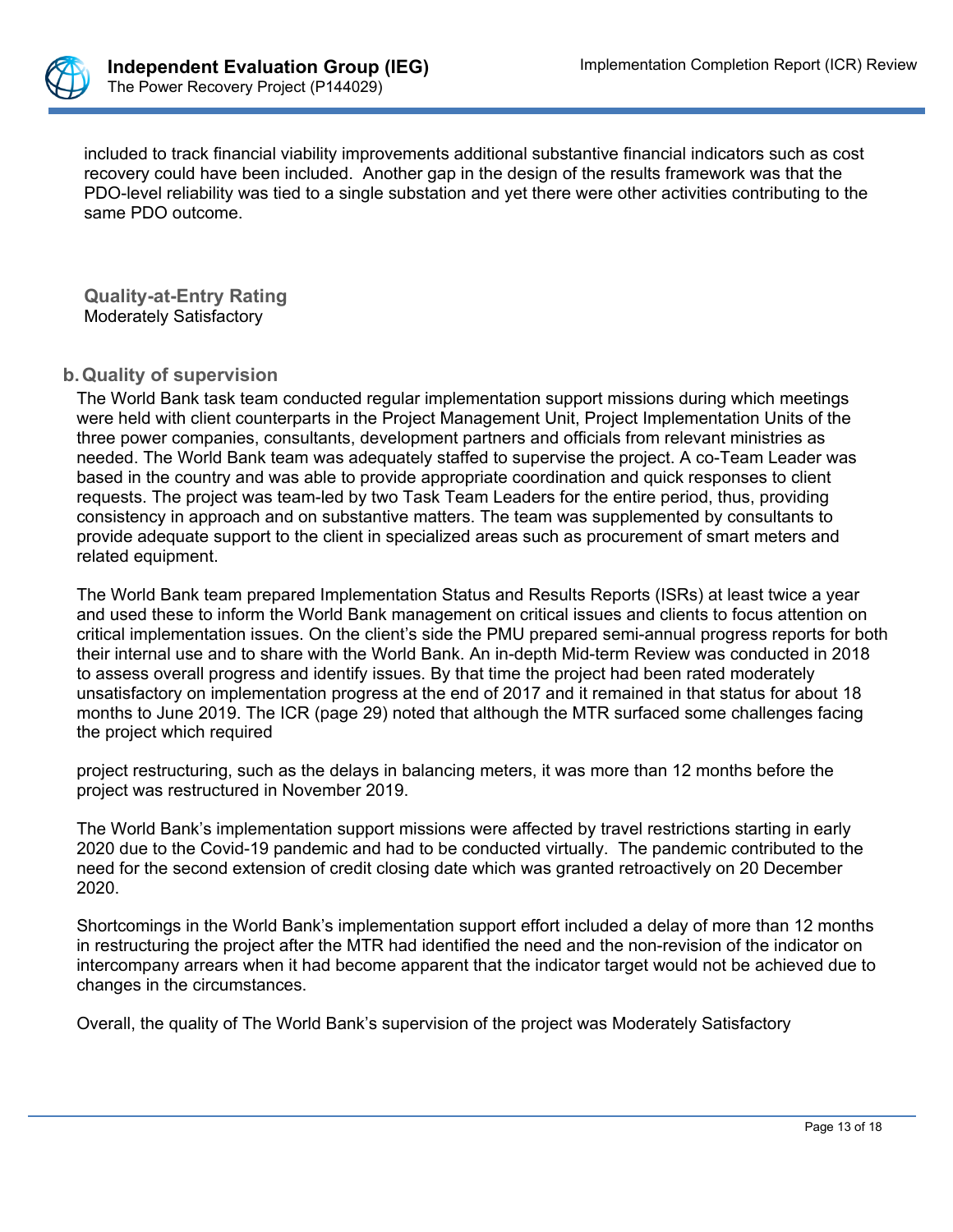

**Quality of Supervision Rating**  Moderately Satisfactory

**Overall Bank Performance Rating** Moderately Satisfactory

### **9. M&E Design, Implementation, & Utilization**

### **a. M&E Design**

The Project M&E system was generally well designed to include baseline data, target values, frequency of reporting, data sources and responsibilities for data collection (Result Framework Annex 1, PAD). The Results Framework (RF) comprised four outcome indicators: electricity losses, collection rate, reliability, and intercompany arrears. The electricity losses indicator had two sub-indicators for non-technical and technical losses, but the sub-indicators were dropped during project restructuring in November 2019. The M&E design provided a framework for assessing the achievement of project objectives.

The ICR correctly points out two important shortcomings in the design of outcome indicators, i.e., that is the linkage of the reliability indicator to one investment (substation) excluding other activities in the project design which contributed to reliability; and the RF could have considered more substantive metrics for assessing progress of financial recovery than intercompany arrears. However, the ICRR assesses that the RF already considered reduction in losses and improvements in bill collection as measures for tracking financial recovery but agrees that more substantive relevant measures could have included cost recovery, and payments to suppliers, for example.

In addition, the RF had seven intermediate indicators to facilitate monitoring of progress towards the achievement of outcomes. The ICR also makes several valid comments on the intermediate indicators, including the following: (a) that no indicators were linked to component 1; and (b) additional or alternative reliability indicators such as the number of rehabilitated MV/LV network feeders could have been included in the results chain – these were tracked during project implementation.

#### **b. M&E Implementation**

The responsibilities for data collection analysis lay with the parties as laid out in the RF. The PMU consolidated the M&E inputs from KESH, OST and OSHEE and supported them as needed. The PMU shared the M&E reports with the World Bank team which also used the data for inputs into ISRs and for reviews of progress with the client.

As noted above some changes were made to the RF during project implementation and these included the deletion of sub-indicators (i.e., technical, and non-technical losses) for system losses during the project restructuring in November 2019. The ICR notes the delay in implementing this change and points to the non-revision of the intercompany arrears targets even though it had become obvious that the indicator target would not be achieved given the changed context.

Overall, implementation of the M&E system was generally well managed.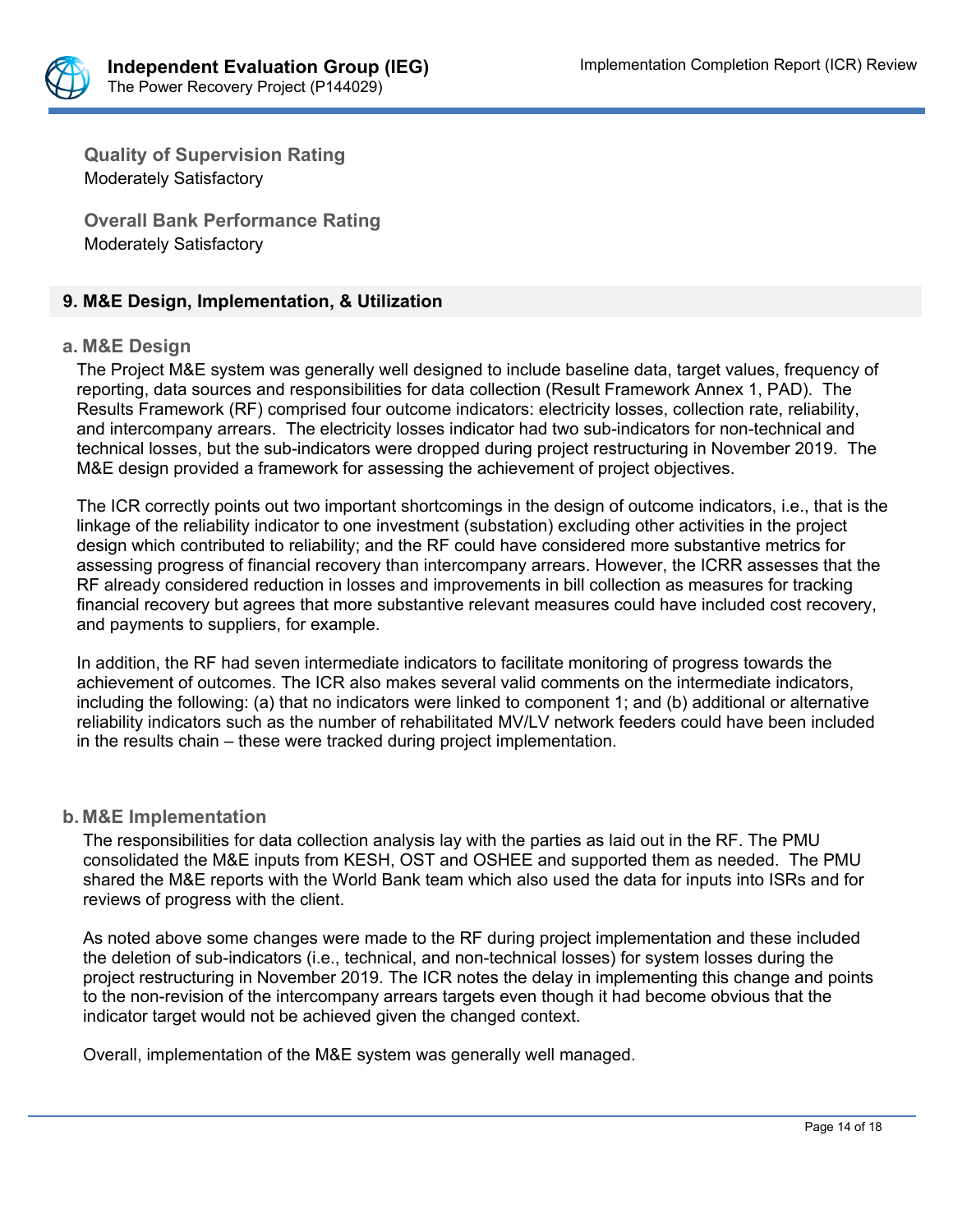

### **c. M&E Utilization**

The M&E system was useful to the World Bank and the clients in monitoring project implementation progress, identifying issues and constraints, deciding on key actions such as project restructurings, including extensions of closing dates. The M&E system was used alongside other systems such as procurement milestones and Financial Management Reports. Overall, the M&E system was a valuable project management tool for both the World Bank and the clients. Project implementation and completion were facilitated by the utilization of M&E framework.

**M&E Quality Rating** Modest

### **10. Other Issues**

### **a. Safeguards**

The project triggered two The World Bank policies: Environmental Assessment OP/BP 4.01 and

Involuntary Settlement OP/BP 4.12. It was classified as a Category B project.

The impact on safeguards was not known at the time of project preparation and hence an Environmental and Social Management Framework (ESMF) was prepared. The World Bank-funded TA assisted OSHEE on Environmental and Social (E&S) issues, including for on-site monitoring activities. All issues that arose were resolved onsite. The World Bank safeguards staff held regular meetings with PIUs. E&S reporting was conducted in accordance with the requirements of the ESMF and Environmental and Social Management Plans (ESMP). During the pandemic virtual meetings were held regularly based on reports and works photos provided by the PIUs. Both face to face and virtual meetings with PIUs helped to increase the knowledge and build capacity of counterparts on E&S matters.

OP/BP 4.12 Involuntary Resettlement was triggered in relation to the Kombinat substation which involved land acquisition. Land acquisition was completed in December 2017 based on a Resettlement Action Plan (RAP) prepared for the project. The Kombinat location was chosen after the initial selection of Tirana was dropped to avoid land acquisition-related complexities since Kombinat was under public ownership.

For grievance redress, the project used OSHEE's customer relations mechanism for logging and addressing any project-related complaints in lieu of a stand-alone grievance redress mechanism, which was acceptable to the World Bank.

The overall safeguards ratings for the project remained Satisfactory and the ratings for Environmental Assessment (BP 4.01) and Involuntary Settlement (BP 4.12) were also Satisfactory.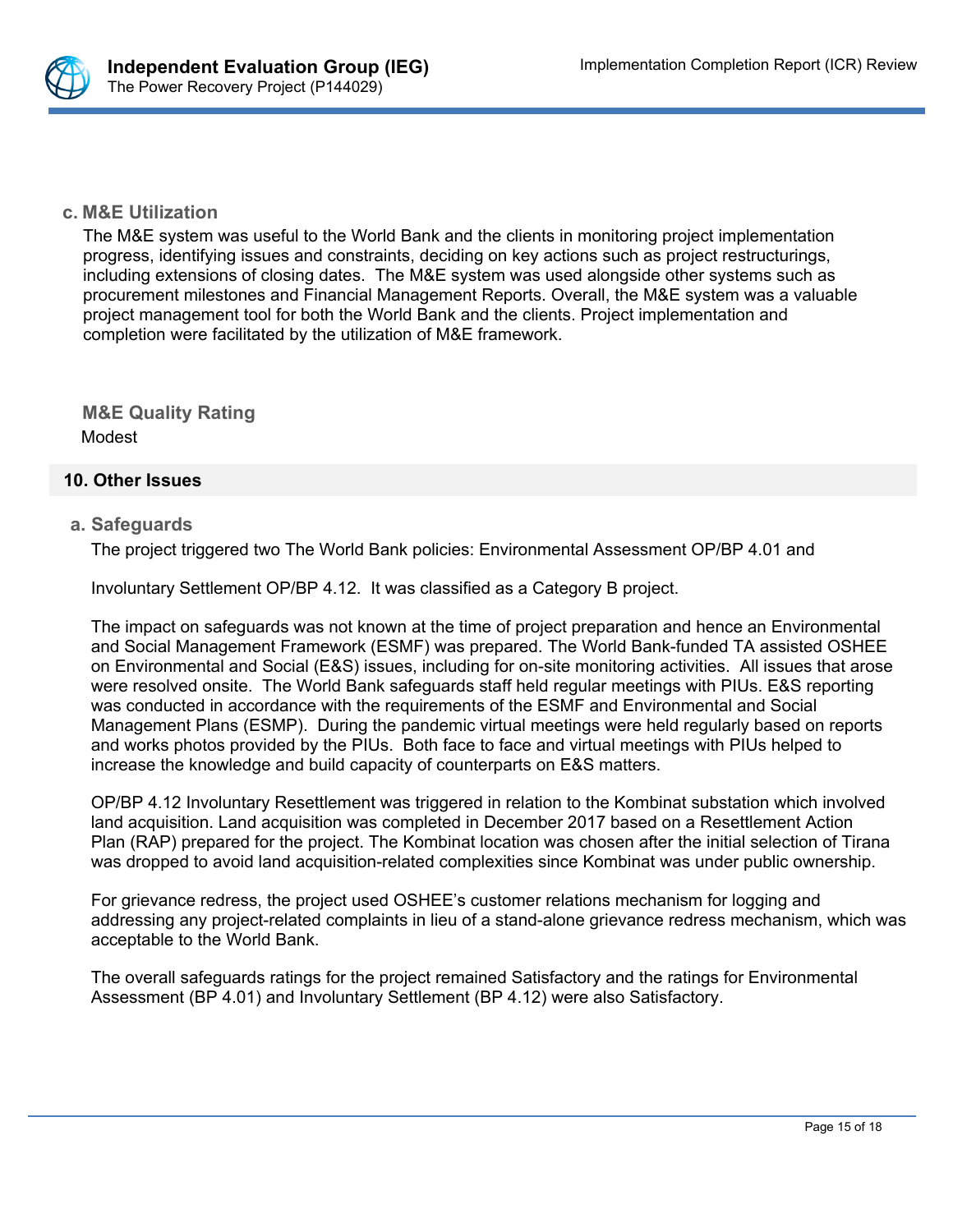

## **b. Fiduciary Compliance**

The final ISR rated financial management Moderately Satisfactory. There were two outstanding audit reports as of June 30, 2021 when the project closed. The delays were attributable to slippages caused by the Covid-19 situation, and to the technical assistance for the improvement of the financial reporting and audit disagreements, in the case of KESH. A functional unbundling process for OSHEE involving, amongst other things, the separation of the accounts and financial statements (including assets and obligations) had also contributed to the delayed submission of audit report. Other than the delayed audits project financial statements submitted over the years were acceptable, and no issues were reported by the auditors.

Procurement was also rated Moderately Satisfactory at project closure due to procurement delays that the project encountered for most of its duration. The delays had led to the cancelation of important MV balancing meters which would have contributed to greater loss reduction than was achieved and were also important to facilitate deregulation of MV customers.

- **c. Unintended impacts (Positive or Negative)**
- -- **d. Other**

### **Gender**

The project was not designed to address gender issues but included an indicator for female beneficiaries. The target for females was 52 percent of the beneficiaries by project close. The actual indicator value was 50 percent indicating the efforts made to include females among persons who benefited from access to quality power supply and to citizen engagement on energy matters. There were no negative impacts observed on females due to the project activities.

### **Mobilization of private sector financing**

The project had no specific focus on attracting private sector financing but improvements in the reliability and affordability of power and in the financial viability of the sector would create conditions for private investors to invest in the country. System losses have decreased significantly, revenue collection has improved and so has the reliability of power supply. Albania will continue to build on this strong base. Private investment will be attracted in several ways. First, existing firms which have held back on

expanding operations may be able to do so with reliable and affordable power. Second, efficiency improvements such as reductions in system losses will help to make power more affordable to small businesses and the informal sector thereby stimulating a sector that is critical for job creation. Third, exporting firms can become more competitive and expand their businesses locally, and finally an efficient and sustainable electricity sector will be attractive for IPPs and other power sector investors.

### **Institutional Strengthening**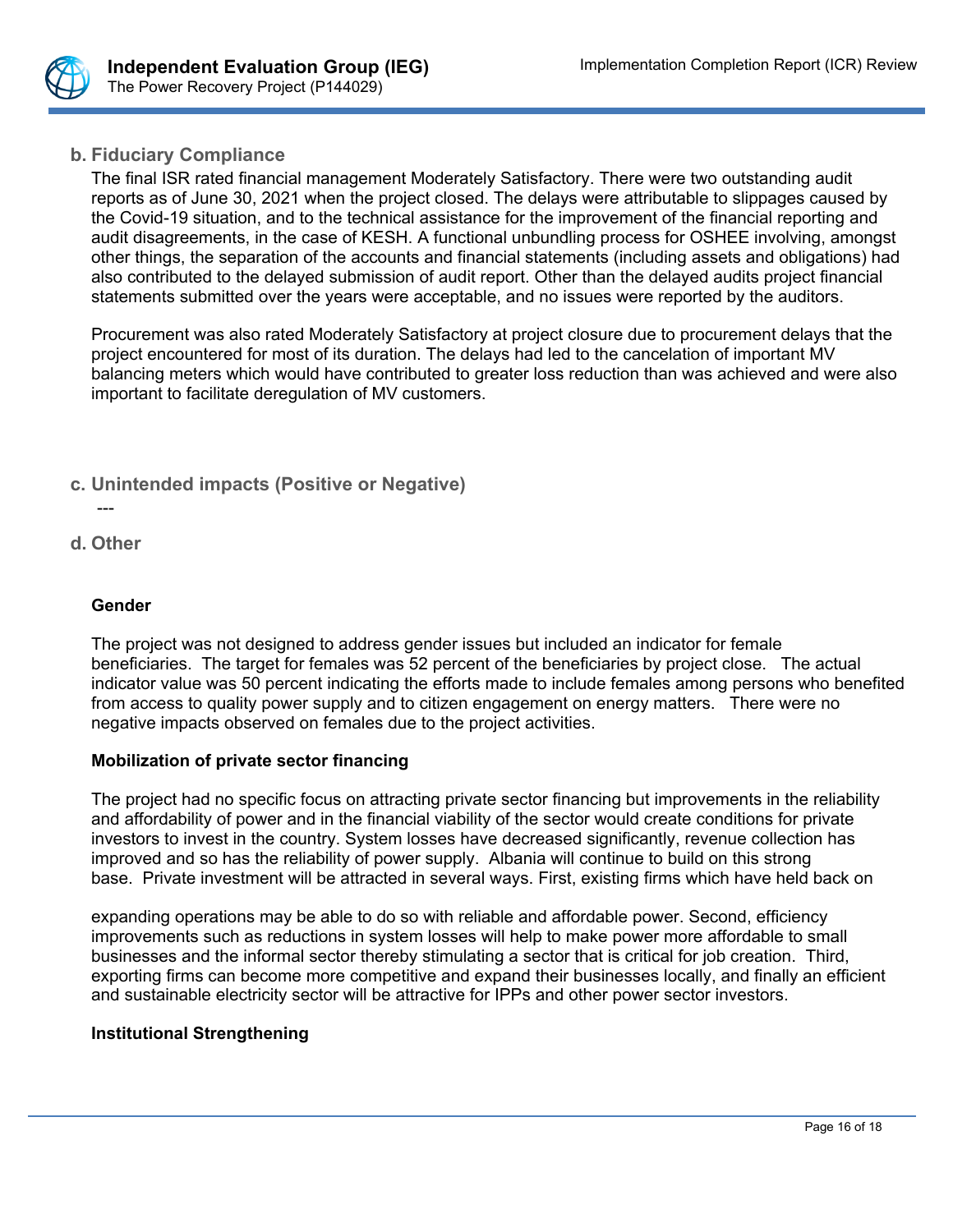

The complexity of the project provided varied opportunities for the participating companies and government agencies to build their capacities in several areas including cutting edge metering technology, coordination and monitoring, and evaluation of a multi-agency procurement packages. OShEE staff benefited from working on loss reduction, billing and revenue collection and improving knowledge on the latest developments in utility management practices.

### **11. Ratings**

| <b>Ratings</b>          | <b>ICR</b>                 | <b>IEG</b>                     | <b>Reason for</b><br><b>Disagreements/Comment</b> |
|-------------------------|----------------------------|--------------------------------|---------------------------------------------------|
| Outcome                 | Moderately<br>Satisfactory | <b>Moderately Satisfactory</b> |                                                   |
| <b>Bank Performance</b> | Moderately<br>Satisfactory | <b>Moderately Satisfactory</b> |                                                   |
| Quality of M&E          | Modest                     | Modest                         |                                                   |
| Quality of ICR          | ---                        | Substantial                    |                                                   |
|                         |                            |                                |                                                   |

#### **12. Lessons**

The ICR contains substantive lessons learned from the operation. The following suggestions are made to add to or elaborate on some of the lessons that have already been identified:

**Investment Project financing may not be an appropriate instrument for supporting complex projects comprising both infrastructure investments and substantive policy reforms**. The Power Recovery Project contained important policy reforms for development of a power market alongside investment in transmission and distribution which made the operation complex. In the end the reform activities were taken over by other financiers. The World Bank could have selected separate instruments for supporting the infrastructure investments and policy reforms or prioritized between the two areas of engagement.

**Bringing about sustainable policy changes or supporting sector financial recovery requires intensive engagement over time.** The World Bank could have selected a programmatic approach, a DPL series for policy reforms or a Program for Results either of which would have allowed phasing of activities to avoid the overload that appear to have occurred with the Power Recovery Project.

**The capacity issues that arose with the PIUs could have been better managed by strengthening the capacity of the PMU not just for financial management, disbursements, and M&E but also on procurement**. The utilities' PIUs could be made responsible for technical specifications while the PMU handles the rest of the procurement functions with a capacity building plan for gradual devolution of functions to the utilities.

**Designing and implementing power sector financial recovery requires buy-in at high levels in Government because of the political economy issues related to electricity tariffs, governance, transparency, and accountability of institutions**. High level participation is key both